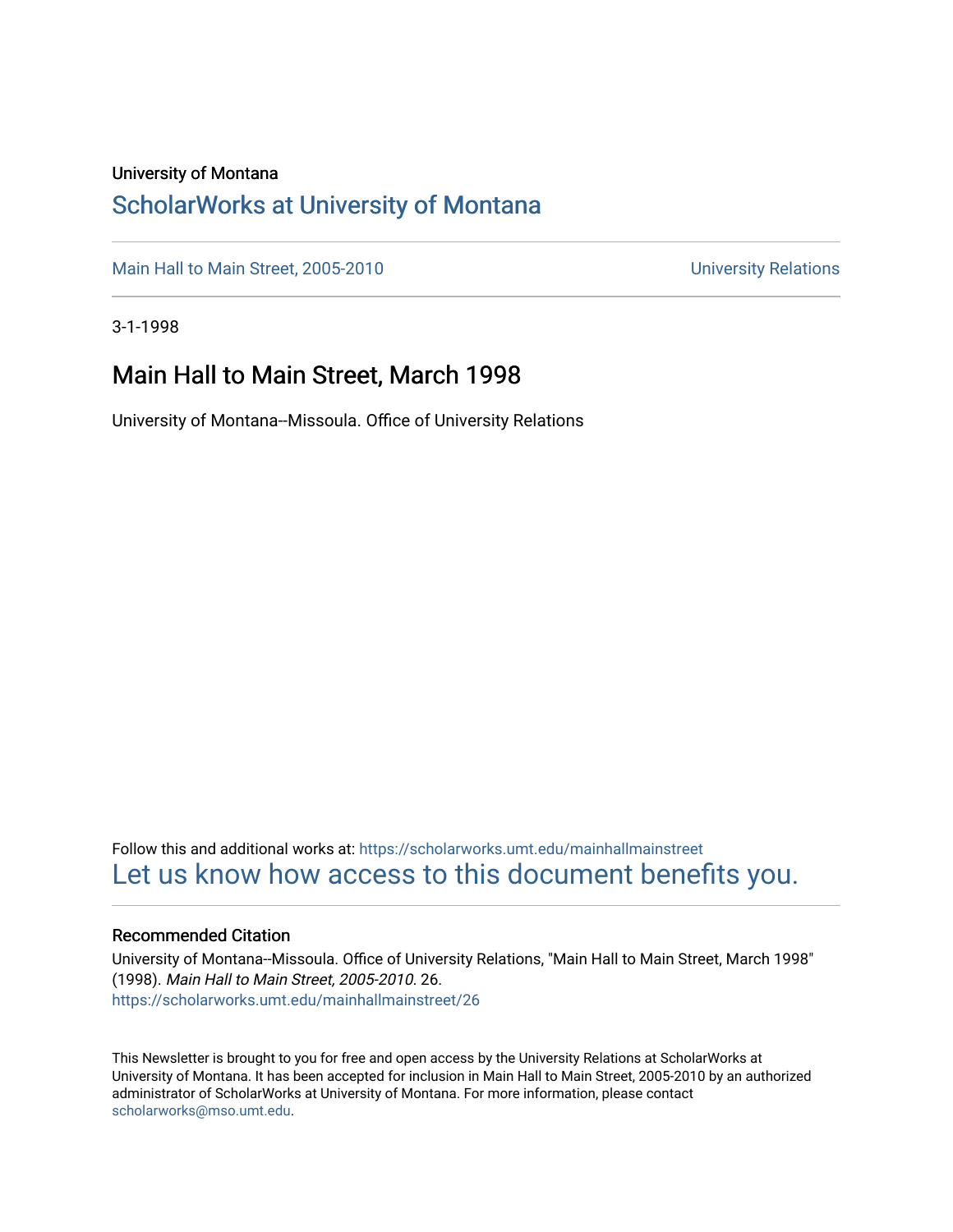# **Spring Cleaning**

Vol. 4, No. 2

## **[/Al,** *Missoula groups organize communitywide cleanup*

The conversity of Montana and<br>
Missoula communities are<br>
teaming up again this year to give<br>
the city its annual spring cleaning.<br>
A community wide cleanup is set for he University of Montana and Missoula communities are teaming up again this year to give

*s*

 $M44m a$ 

A communitywide cleanup is set for Saturday, April 18, at various Missoula and campus locations. Volunteers are needed to pick up litter, spruce up yards of elderly and disabled  $\mathbb{R}^n$ residents and help with other projects slated for this year's { "Give Missoula A Clean Start / — A Community Celebration." Speakers, music, environmental education booths, activities and food  $\sigma$   $\sim$ */£*

will be available during a celebration at Caras Park in the afternoon.

This year's effort will include a weeklong recycling drive. Take your recyclables to any BFI collection site between April 15 and 22. A portion of the proceeds will go to the Clean Start project. The Missoulian will help sponsor recycling efforts the day of the organized cleanup, opening bins on its

# **State hosts summer youth summit**

**p**housands of volunteers from across the nation joined Cen. **A** Colin Powell in Philadelphia for the Presidents' Summit on America's Future last April. Now Montana's past and present governors are hosting a summit on youth that will be held at the Holiday Inn Convention Center in Billings June 14-16.

UM is a sponsor of the Governors' Summit on Youth: Montana's Promise.

The summit's aim is to provide the state's young people with five fundamental resources necessary to lead healthy, fulfilling and productive lives: a relationship with a caring adult, a healthy start in life, a safe place to go after school to learn and grow, marketable skills learned through effective education and opportunities to contribute to the community through service.

back lot and others at Tidyman's to collect residents' newspapers and other recyclables.

**Connecting Campus and Community** 

H.

The event pulls together several important cleanup days in Missoula — Earth Day, M Trail Day and UM's Aber Day.

Organizers are soliciting ideas for cleanup projects throughout the community. If you know of a particular spot that is an eyesore or would like to volunteer to clean up your city, call UM's Volunteer Action Services at 243-2586. Organizers also are seeking business sponsors to help with the celebration.

If you can't join in the community effort, organizers suggest sprucing up your own yard or business

exteriors that day.

Clean Start sponsors include KMSO radio, the Missoulian, UM Volunteer Action Services, University Relations, Montana Conservation Corps and Americorps.

#### The summit will bring together community delegations from across the state to examine ways to reach out by the year 2000 to at least 10,000 young people who do not have these fundamental resources.

Delegations from each county will range in size from 10 to 30 members, depending on the size of the community.

For more information about becoming a delegate or contributing as a sponsor, contact your county extension agent or Kirk Astroth, summit coordinator, at the Governors' Summit on Youth, State Capitol, Room 219, Helena, MT, 59620-0802. Call (406) 444-4132.

Up-to-date information also is available on the summit's Web page: [www.mt.gov/mcsn](http://www.mt.gov/mcsn).

# **UM lands contract to train Namibian educational leaders**

**March 1998** 

The United States Agency for<br>International Development has<br>awarded UM a \$1.6 million con-<br>tract to provide graduate training for<br>educational leaders in the African he United States Agency for International Development has awarded UM a \$1.6 million contract to provide graduate training for country of Namibia.

UM Vice President for Research T. Lloyd Chesnut said the three-year Professional Enhancement Program will entail on-site and distance graduate training at the master's and doctoral levels for more than 30 Namibian officials of the Ministry of Education.

UM will subcontract with the University of the Western Cape in South Africa to provide foundation coursework and act as the degreegranting institution. UM also is collaborating with Harvard University and the University of Namibia on this project. Several graduate courses will be delivered by UM education faculty in Windhoek, the Namibian capital.

Namibia achieved itsindependence from South Africa in 1990 and became a multi-racial democracy. A major challenge to the country's development has been the legacy of apartheid-era education inwhich nonwhites were denied equal educational opportunities.

The USAID/UM Professional Enhancement Program in Namibia is part of the region's efforts to enhance the ability of the nation to extend quality primary and secondaryeducation to all of the country's citizens. The project is a component of President Clinton's African Education Initiative.

UM was selected for this contract by virtue of the institution's excellence in rural and distance education, Chesnut said. He and International Programs Director Mark Lusk negotiated the final details of the project last month in Windhoek.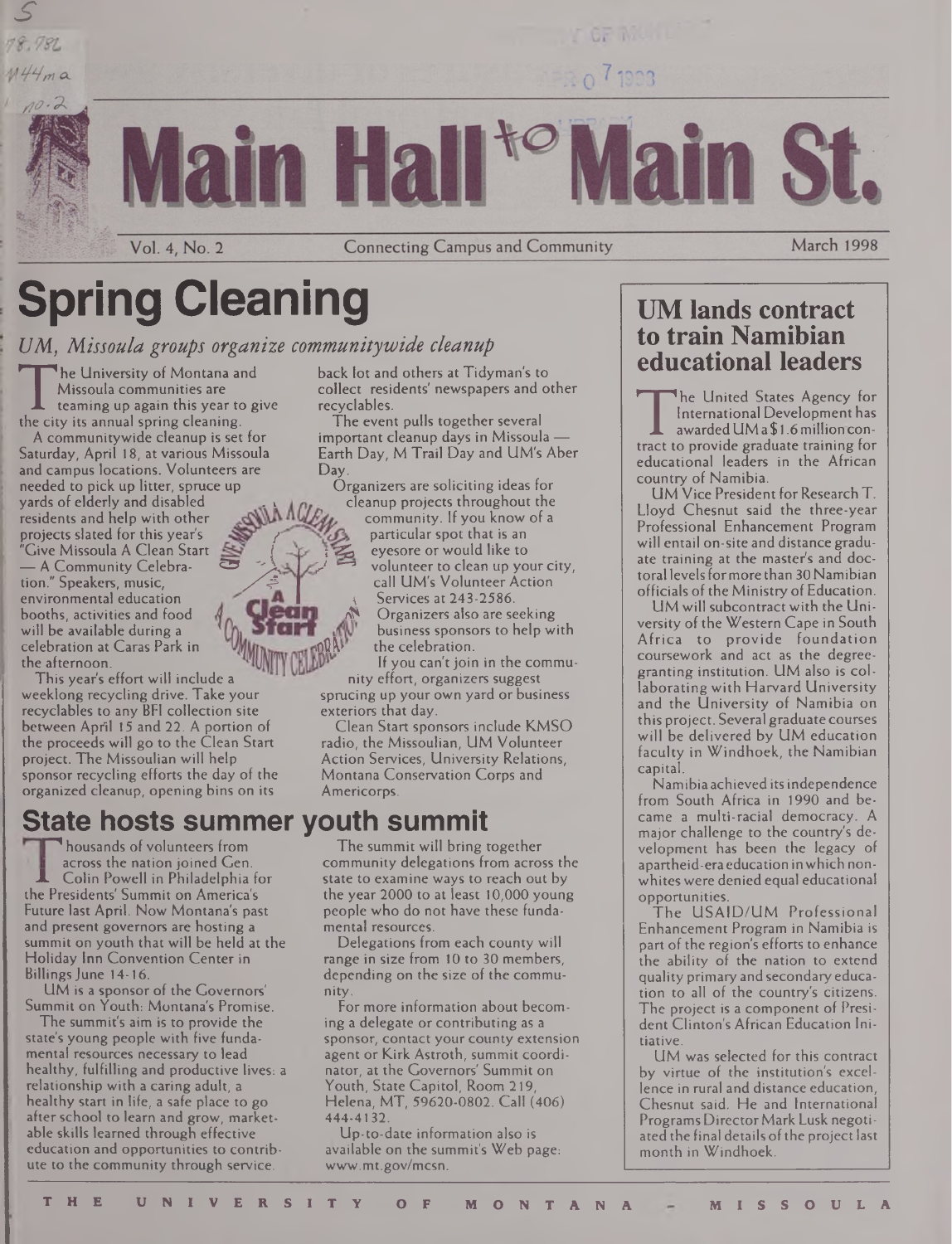# **UM Calendar**

#### **Thursday, April 2 Lecture series—**Women's Health Issues Throughout the Life Span, "Breast Cancer," by Dr. Kathleen Markette, 12:10-1 p.m., Chemistry/ Pharmacy Building Room 204. Free and open to the-public.

**Visiting Artist Lecture—NEA**sponsored "Art and the Environment" series, by Chuck Foreman, Colorado painter, 7 p.m., Social Science Room 356. Free.

**Comedy—**Chicago City Limits, improv comedy troupe, 7:30 p.m., University Theatre. Tickets \$12/ youth/students, \$13/senior citizens/ faculty/staff, \$14/general; call (888) 842-4830 or (406) 243-4999.

#### **Friday, April 3**

**Law Week—**Montana Supreme Court hears two cases, University Theatre.

**Concert—**Symphonic Wind Ensemble, 7:30 p.m., University Theatre. Free.

**Saturday, April 4 Missoula Symphony Orches**tra—7:30 p.m., also 3 p.m. Sunday, April 5, Wilma Theatre. Call 721-3194 for ticket information.

#### **Monday, April 6**

**Concert—**Composers' Showcase, performances at 2:10 p.m. and 7:30 p.m., April 6-7, Music Recital Hall. Free.

**Tuesday, April 7 Dance production—**Spring Dance Showcase, 7:30 p.m., through April 11, Open Space, Performing Arts and Radio/TV Center. Tickets \$4; call 243-4581.

**Wednesday, April 8 Women's Studies brown bag lunch—**'The Impact of Welfare Reform in Montana," by Raquel Castellanos, co-director of Working for Equality and Economic Liberation, noon, Liberal Arts Building Room 138. Free.

**Friday, April 10 Concert—**Faculty Chamber Music Recital, 7:30 p.m., Music Recital Hall. Free.

**Monday, April 13 President's Lecture Series—** "Pansori: Performance and Commentary," by Chan Park, assistant professor of Korean language and literature, Ohio State University, 8 p.m., Music Recital Hall. Free.

# **Treasures ofdiversity await international fair visitors**

A crafts, costumes, sports and song<br>
is just ahead at UM. On Sunday,<br>
April 5, UM students and faculty from<br>
62 countries will join members of cultural adventure in foods, crafts, costumes, sports and song  $\blacktriangle$ is just ahead at  $\sf UM$ . On Sunday, 62 countries will join members of Missoula's ethnic communities to host the 1998 International Culture and Food Festival.

The event, which begins at <sup>1</sup> p.m. in the University Center, kicks off International Week on campus.

Dubbed "Discover Treasures of Diversity," the fair will sweep guests away for vicarious visits to more than 40 foreign nations. The purpose is to promote cultural diversity and international friendships among foreign students and community friends.

China, Japan, Korea, Turkey, Spain, Africa and countries in Latin America will be among the nations represented. The Sons of Norway, the Greek community and the Jeannette Rankin Peace Resource Center will participate.

Food-tasting booths will be open from <sup>1</sup> to 5 p.m., charging 50 cents to \$4 for a sample. The international culture show will run continuously from 1 to 6 p.m.

Between 1:30 and 5:30 p.m. something special is in store for children ages 4-12. They can slip across the border into Children's World to hear Kenyan storyteller Vincent Kituku, an adjunct professor of biology at Boise State University, give his versions of folktales from his homeland. They also can hitch a ride on an imaginary balloon and float off to half a dozen different countries for

storytelling, games, crafts and more. "It's an opportunity for children to have a hands-on experience with another culture," said English Visiting Instructor Pat Ojo, who's organizing Children's World with help from Akiko Furuya of Ecuador and several other International Student Association members. "The children can then form their own impression whether people tend to be more alike or whether there are substantial differences."

The imaginary balloon will travel to: • Japan, where Japan Club members will do a puppet show, teach origami and calligraphy, tell stories and put on a Japanese tea ceremony.

• Malaysia and China to hear stories and learn about mask making and the Chinese calendar from Malaysia Club members.

• Latin America, where members of the Latin America Club will teach songs and games.

• Africa, where African Students Club members will tell stories and teach games from several African countries.

• Netherlands to learn about various crafts such as wooden-shoe making from Dutch students.

• Russia, where Russian students will teach ethnic games.

Admission to the festival will be \$1 for the general public, free for children under 12 years of age and students with UM Griz Cards.

*—TerryBrenner, UniversityRelations*

# **Pop recording star gives UM equipment**

**M** mances using equipment that aided Paul<br>Anka, known for hits such as "Put Your Head On<br>My Shoulder." donated recording and sound equip. usic students can now record their performances using equipment that aided Paul Anka in his career as a pop recording artist. My Shoulder," donated recording and sound equipment from his studio to enhance the UM Department of Music's technological capabilities.

The equipment will allow students and faculty to produce compact discs, hear and critique their own performances, and simulate full orchestral sound. Music education students will learn how to use technology in their classrooms.

The recording artist became acquainted with the music department when friends Dennis and Phyllis Washington of Missoula invited Anka to perform last October at the Capital Campaign finale concert, during which he was accompanied on one number by UM student musicians. The Washingtons were instrumental in arranging Anka's gift to UM.

The Music Building, constructed in 1953, was designed for recording use, but for many years that



**Music Chair Tom Cook, left, and instructors Scott Billadeau and Rick Hughes, seated, pose at Paul Anka's mixing board.**

was not its purpose. Now the department will be able to take advantage of the building's architectural foresight and expand the ways in which it prepares students for personal and professional futures in music.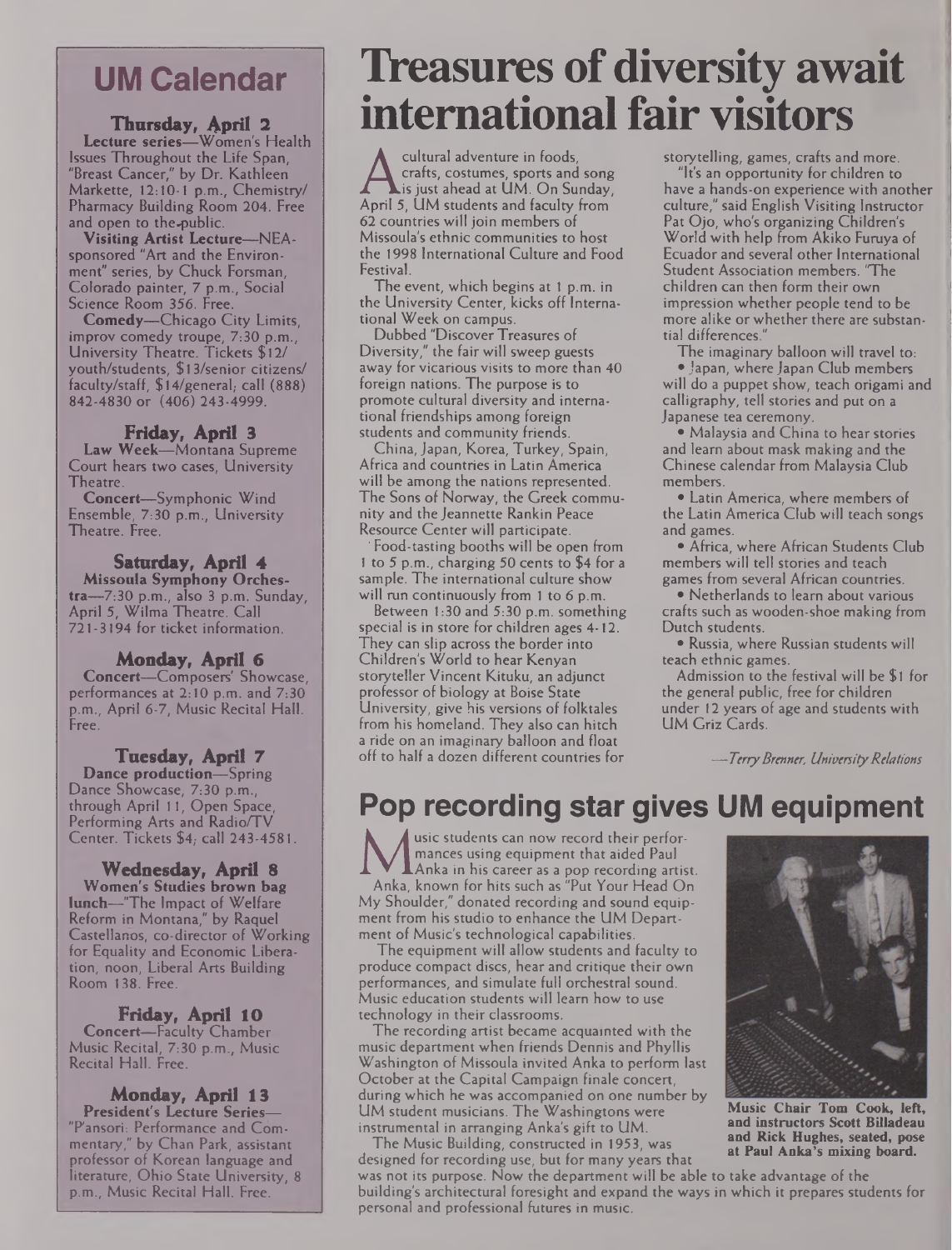

**On Air Antics—**It's spring, and that means it's time to pit the cat against the dog again. The popular "Pet Wars" will be back on the airwaves during KUFM/KGPR's annual on-air fund-raiser March 28-April 5, celebrating the station's 33rd year of public radio broadcasting. The springtime ritual known as Public Radio Week offers fun and frivolity for listeners throughout western Montana. Tune in during the week for chats between KUFM/KGPR radio personalities and program hosts.

Classical music fans can listen to six hours of Bach on Sunday morning, April 5, during the fund-raiser's special "Bach to Bach" program. The grand finale of Public Radio Week comes Sunday, April 5, with people pledging money in the name of favorite pets.

This year's fund-raising goal is \$295,000. Last year's effort raised \$292,000. Money raised pays for operational expenses, which include production of local programs. To pledge money or volunteer, call 243-6400 or (800) 325-1565.

**Alternative Break—**While many of the nation's college students were sunning themselves in southern locations this month, spring break was anything but restful for one group of UM students. Traveling at their own expense, 58 UM students spent the week of March 16-20 doing community service at five sites in Colorado, Utah and California. The effort was organized by UM's Volunteer Action Services. Students learned about racism, hunger, homelessness and the environment by participating in shortterm service projects at sites ranging from desert plateaus to coastal dunes to inner city missions.

**Spawning Leaders—**High school students with leadership potential or an interest in making a difference during their lives are invited to UM's second Leadership Institute July 19-24. Designed to develop personal leadership skills and self-confidence, the institute is open to the first 50 applicants. Participants will spend three days at Lubrecht Experimental Forest, one day rafting on the Blackfoot River and three days on the Missoula campus. The cost is \$375, which covers lodging, food and activities. Call (406) 243-2022 for more information.

**Griz Leader—**Junior wide receiver Raul Pacheco has been selected to represent UM at the second annual NCAA Foundation Leadership Conference May 25-28 in Lake Buena Vista, Fla. Participants will discuss and explore viable solutions to critical issues facing collegiate student athletes and work to enhance leadership skills and promote better communication with coaches, administrators, faculty and communities. Pacheco is one of 370 student athletes who will attend the conference.

**Griz Booster—**UM alumnus and longtime Grizzly fan Jim O'Day has joined the Grizzly Athletic Association as assistant director. O'Day spent two years as sports editor of the Kalispell Daily Inter Lake before returning to his hometown of Cut Bank to manage the family-owned Western Breeze newspaper. He became owner and publisher in 1989.

In 1992, he organized the Golden Triangle chapter of GAA and has served since then as its president. The chapter which encompasses Conrad, Cut Bank, Shelby, Valier and surrounding communities, sponsors a golf event with UM each spring. O'Day's volunteer efforts on behalf of UM earned him the University Service Award in 1991.

**Model Delegates—**UM's Model United Nations team won an Outstanding Delegation Award during a premier Model United Nations conference Feb. 26-March <sup>1</sup> at the University of California at Berkeley.

Six team members also received individual awards. Representing the countries of Portugal and Thailand in a simulation of actual UN commissions and assemblies, the University's team competed against 24 other institutions, including Stanford, George Washington University and the University of Pennsylvania.

Ben Darrow of Whitefish, a third-year law student received an Outstanding Delegate Award, the highest award for country representation. Four others were named Honorable Delegates. They are James Barta, Michelle Schwartz,Jamie Lawrence and Stephen Paul Forrest. Mandy Johnson received a commendation. Other members of the awardwinning team are Adam Sheridan, Zac Jeans and Jon Borchardt.

**City Lands Bid—**UM President George Dennison has recommended that approximately 100 acres of UM-owned land at Fort Missoula be sold to the city of Missoula. The appraised price is \$7,000 per acre. Dennison said the city's proposal will assure improved recreational opportunities for UM students and'Missoula residents. The sale is subject to approval by the state Board of Regents.

**Competent Counselors—**A team of first-year law students at UM brought home first-place honors from a recent regional client counseling competition in Vancouver, British Columbia. The competition drew 10 teams of primarily third-year law students from Oregon, Washington, British Columbia, Alberta and Montana. The UM team beat out the University of Washington and University of British Columbia teams in the final round. The counselors-to-be are Steve Bolstad of Great Falls and Michelle Millhollin of Forsyth. They are coached by Kathleen Magone, visiting assistant professor of law.

**Speaking Of Women** —The UM Women's Studies Program has put together a roster of nine faculty members who have offered to talk, free of charge, to classes and organizations about topics related to women, their history and their research. The speakers are available in April with talks ranging from 15 to 45 minutes in length. Topics include famous women such as Mary Wollstonecraft, Margaret Mead and Zora Neale Hurston as well as broader topics such as Chinese kindergarten education, watershed keeping, and female descendency in contemporary novels. For more information, call the Women's Studies Program office at 243-2584.

**Scholarly Achievement—**Diana Kovacich, a graduate of Colstrip High School and UM Presidential Leadership Scholar, is one of 229 students from 161 U.S. colleges and universities selected as a finalist for one of 75 1998 Truman Scholarships. The prestigious scholarship, which provides up to \$30,000 for a student's senior year and two or three years of graduate study, is awarded by the Harry S. Truman Scholarship Foundation. Truman scholars will be named soon.